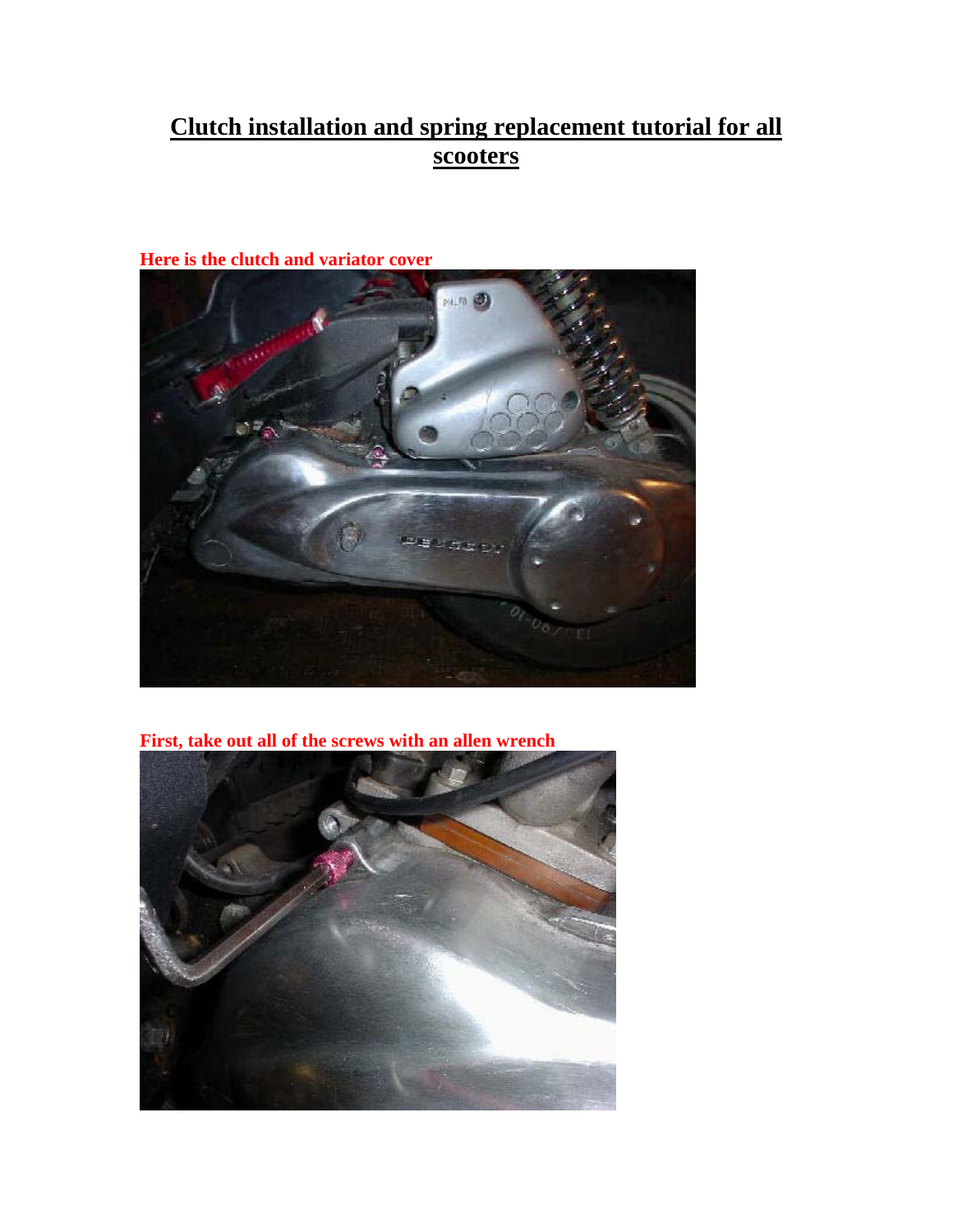**This is what you get after taking of the cover. On the left is the variator and on the right is the clutch.**



**Now we have to take off the clutch bell (or clutch housing). You can use an impact wrench or standard hand tools to unscrew the nut. With hand tools, youwill need an oil filter chain or strap wrench to hold the bell. Turn in the direction shown in the illustration.**

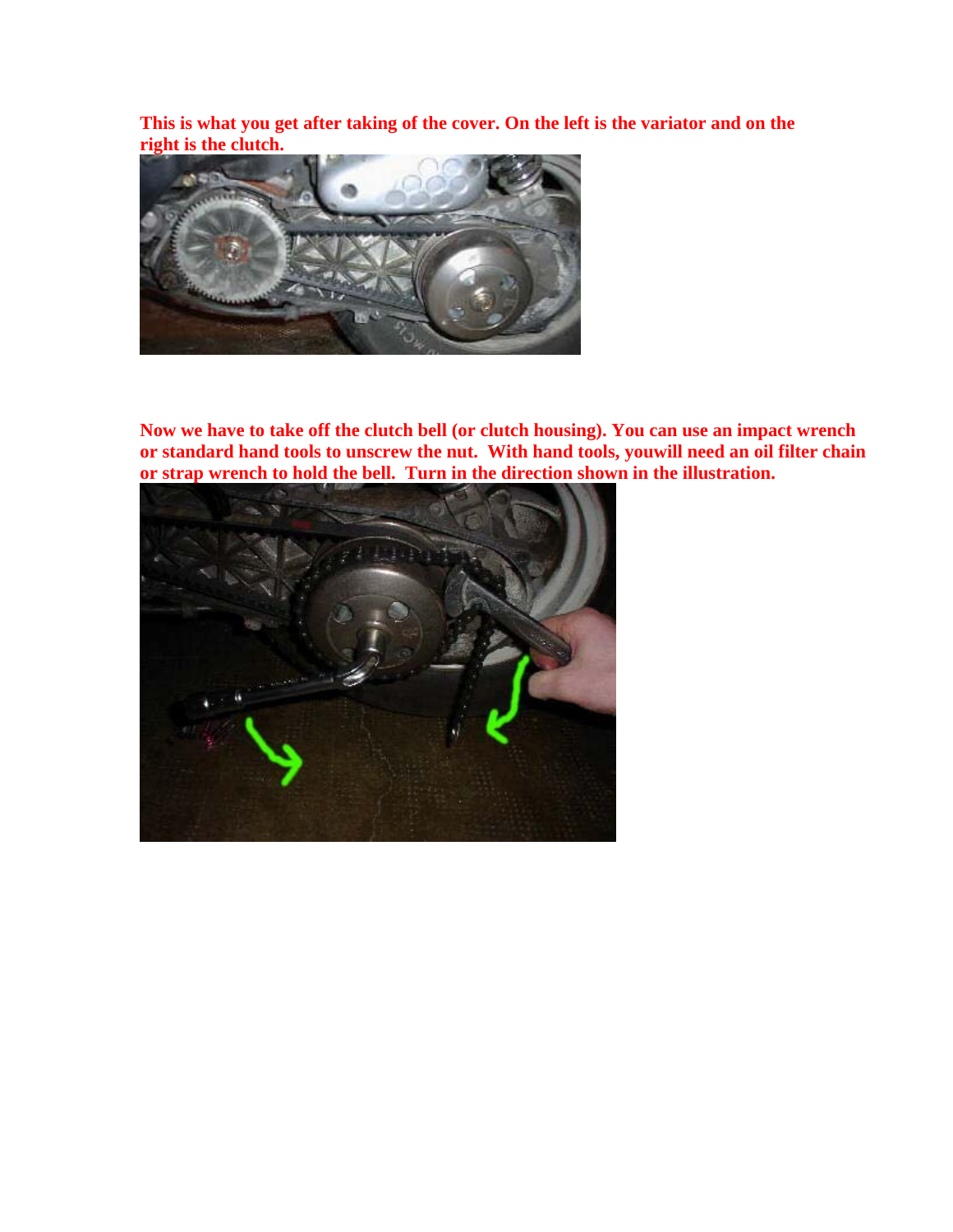## **This is what you will get**



**Squeeze the clutch pulley halves apart. The belt will become slack and loosen, then you will be able to take out the clutch assembly.**



If you simply want to change your clutch your job is done here!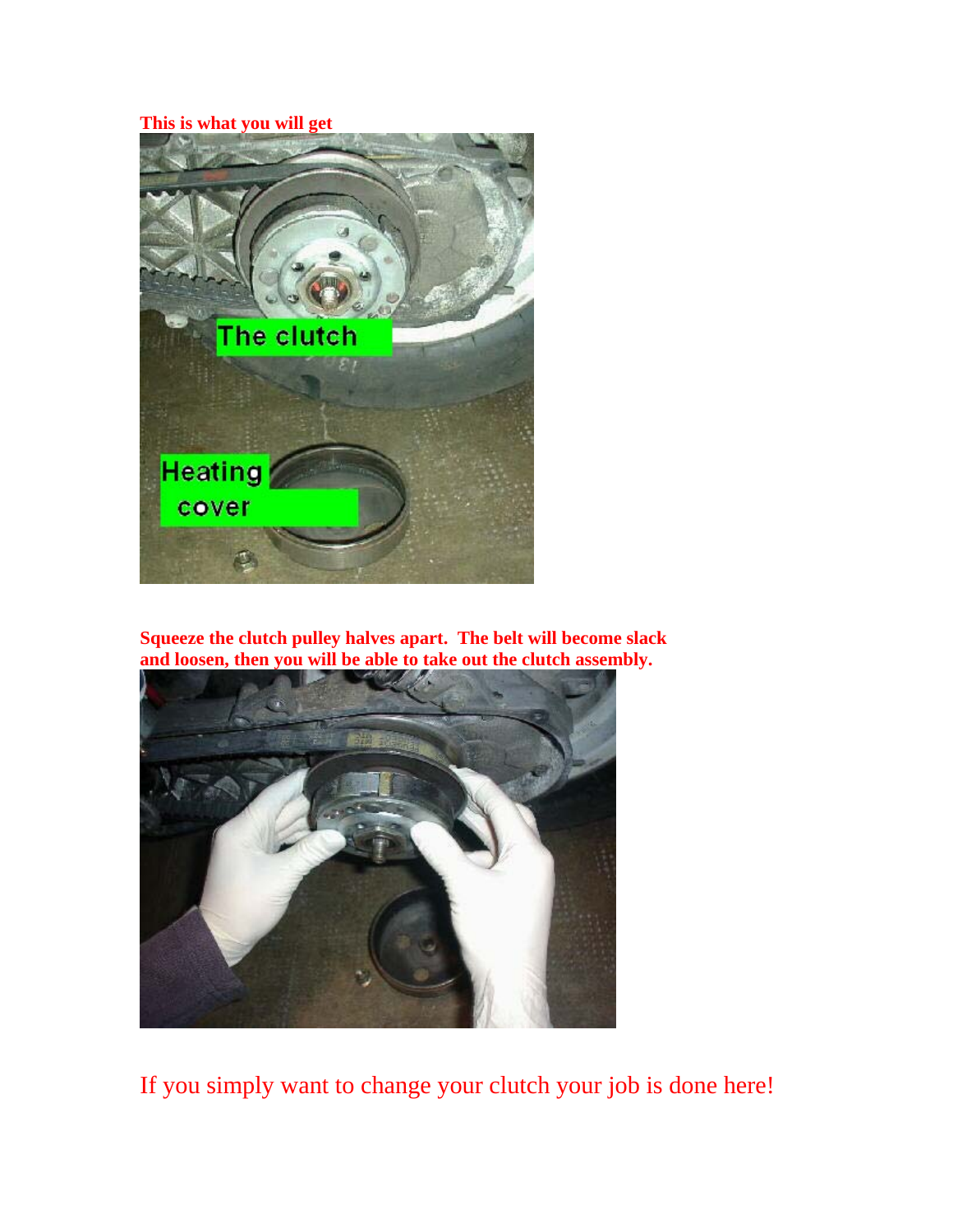**On your left is the clutch bell and on your right in green is the clutch nut.** 



**To take out the clutch nut you will need to put it in a vise. Don't tighten it too tight - just enough so that it is held firm.**

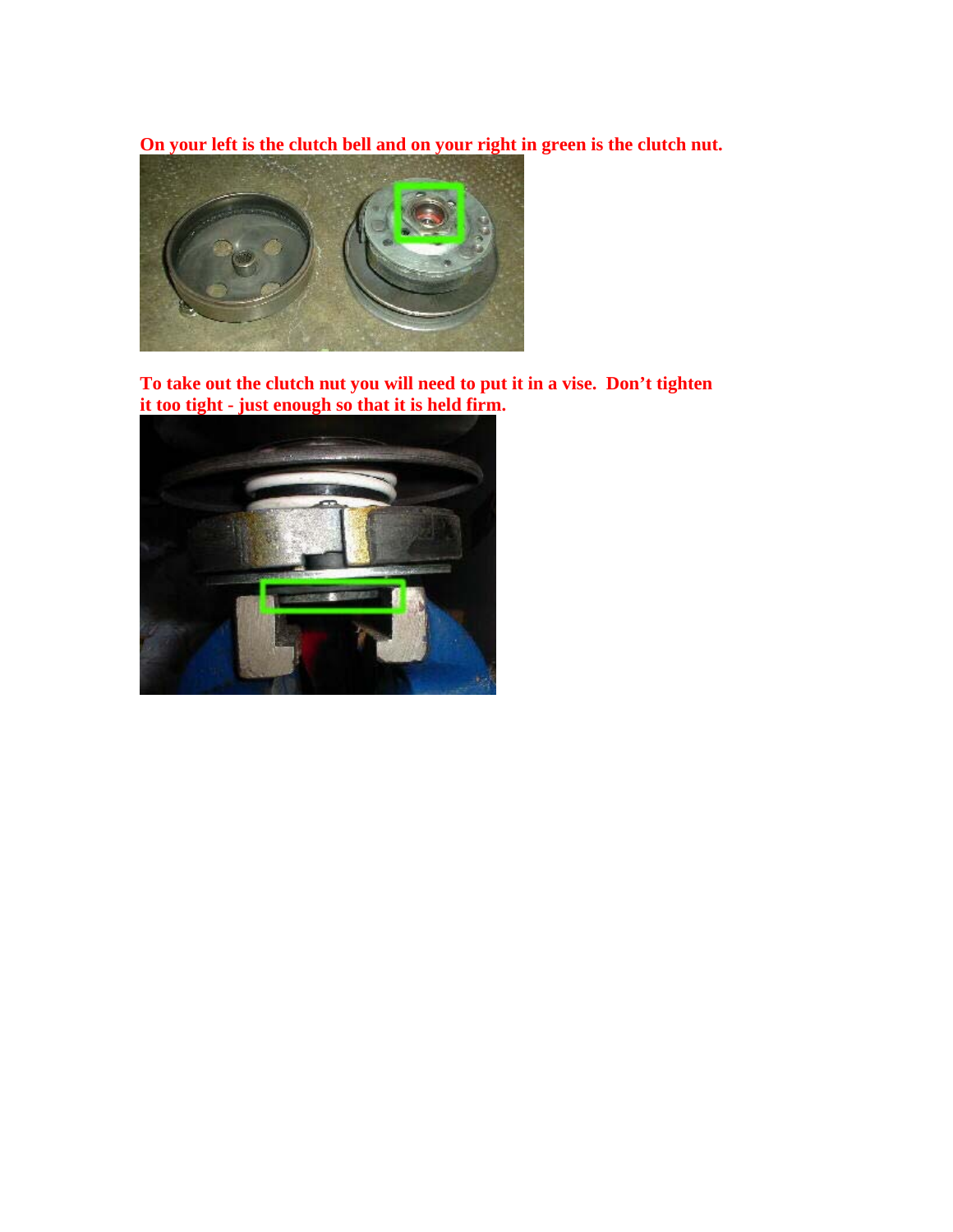**Then use you oil filter chain to turn the clutch so that the nut will come loose.**



**Now you have to turn like in the illustration. BE CAREFUL because when the screw comes loose the big spring will suddenly let go up and in your face. So for a safety measure put your other hand tightly at the 3 green arrows.** 

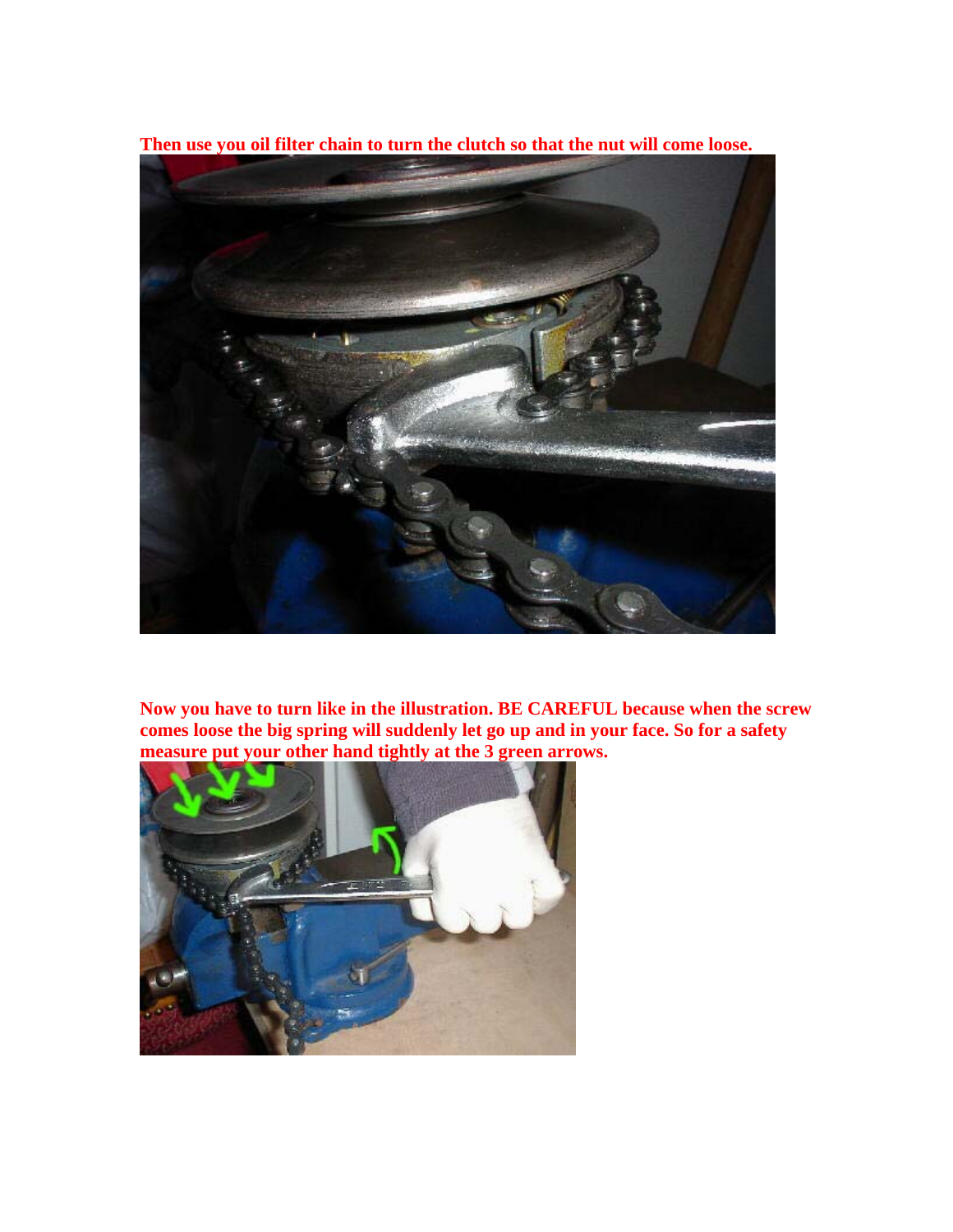**After taking out the nut this is what you should see**



**When you take it out in pieces this is what it is going to look like** 

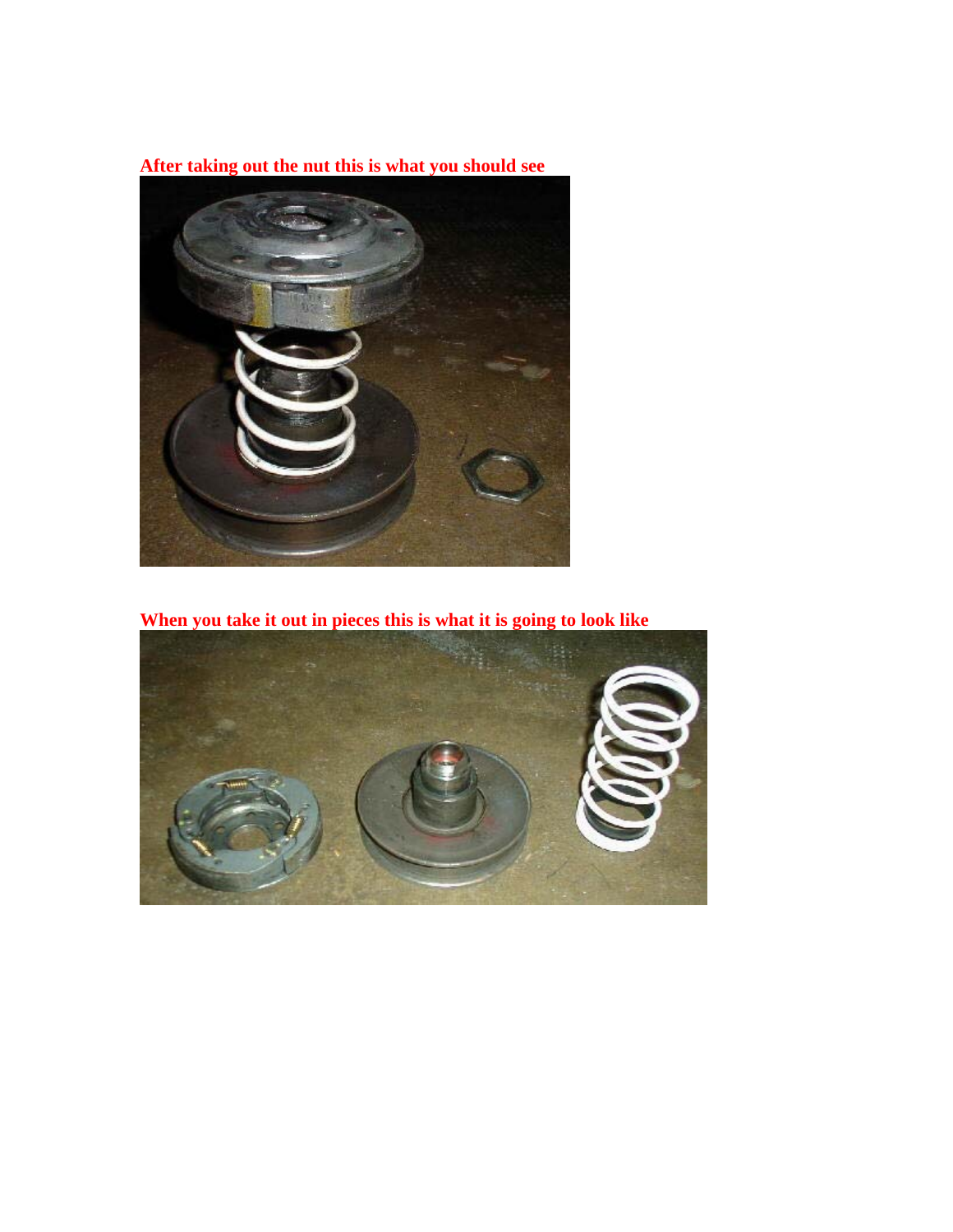**To change the torque spring you only have to replace it and rinstall the safety bolt (if there was one).**

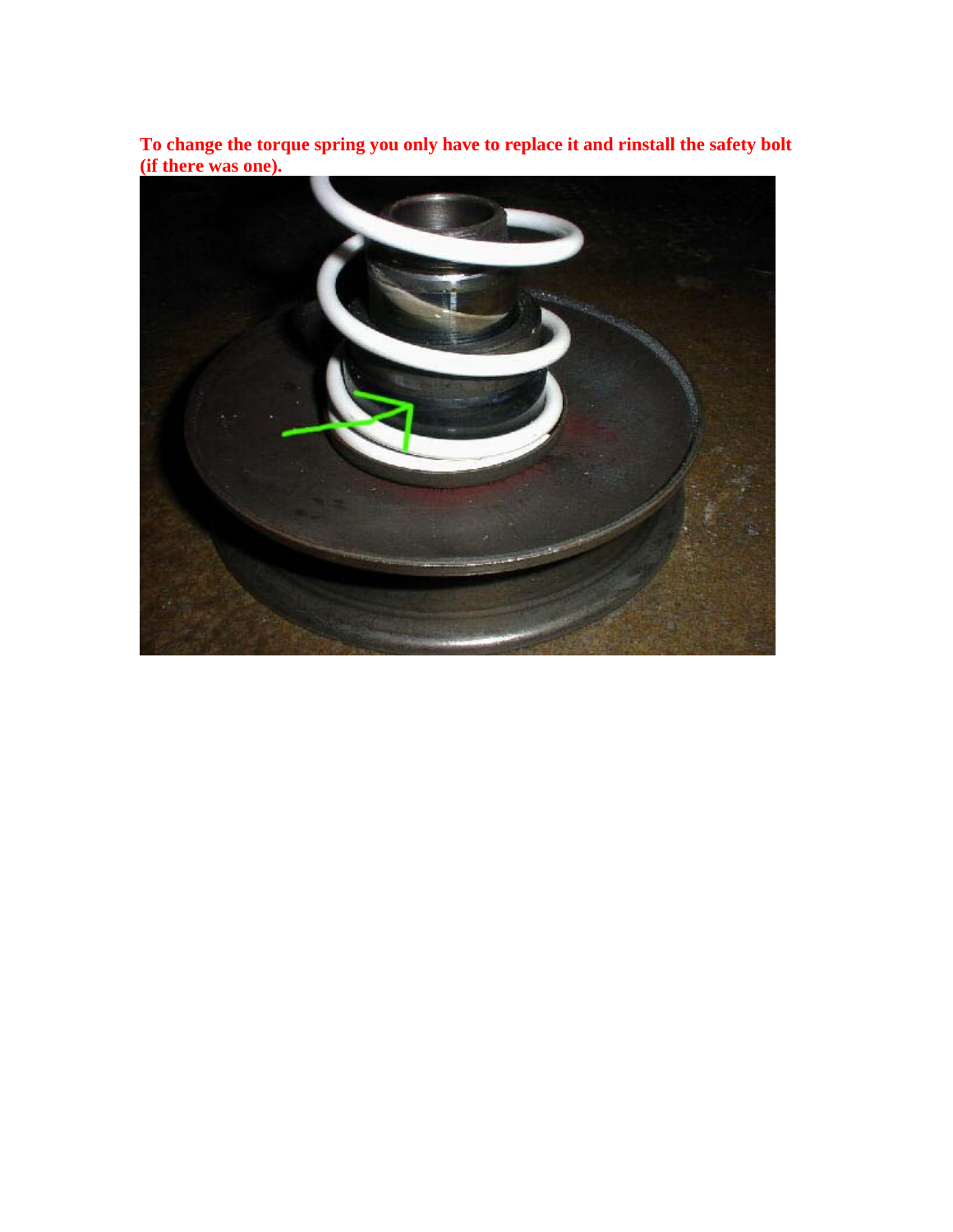**To change the clutch springs, use a screwdriver. Depending on scooter model their is usually 2 or 3 springs.**



**Be sure when you replace them that they snap properly in place.**

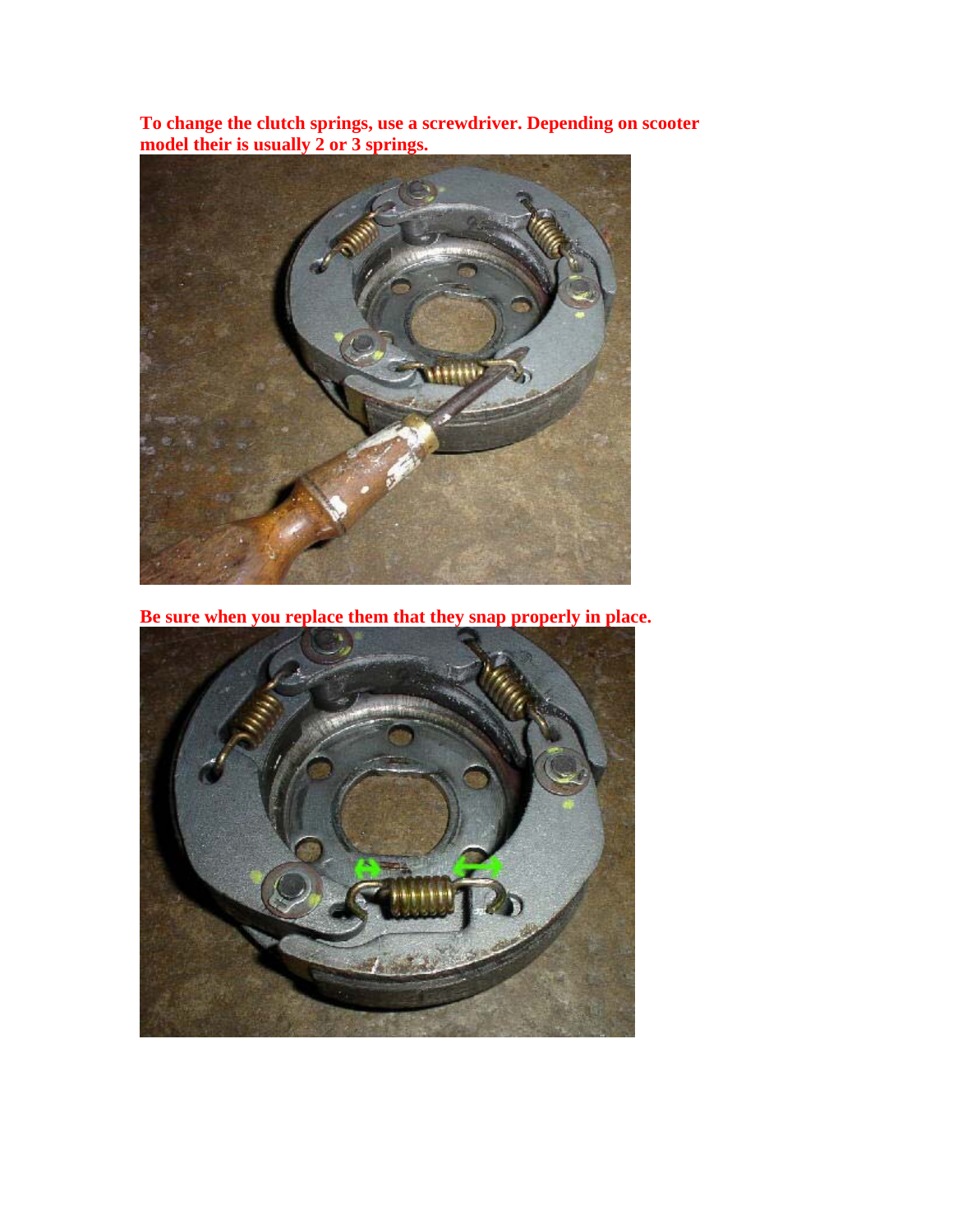**To put them back together, use a screwdriver or a pair of pliers. Watch your fingers - the springs are under tension.**



**Put the plates back together.**